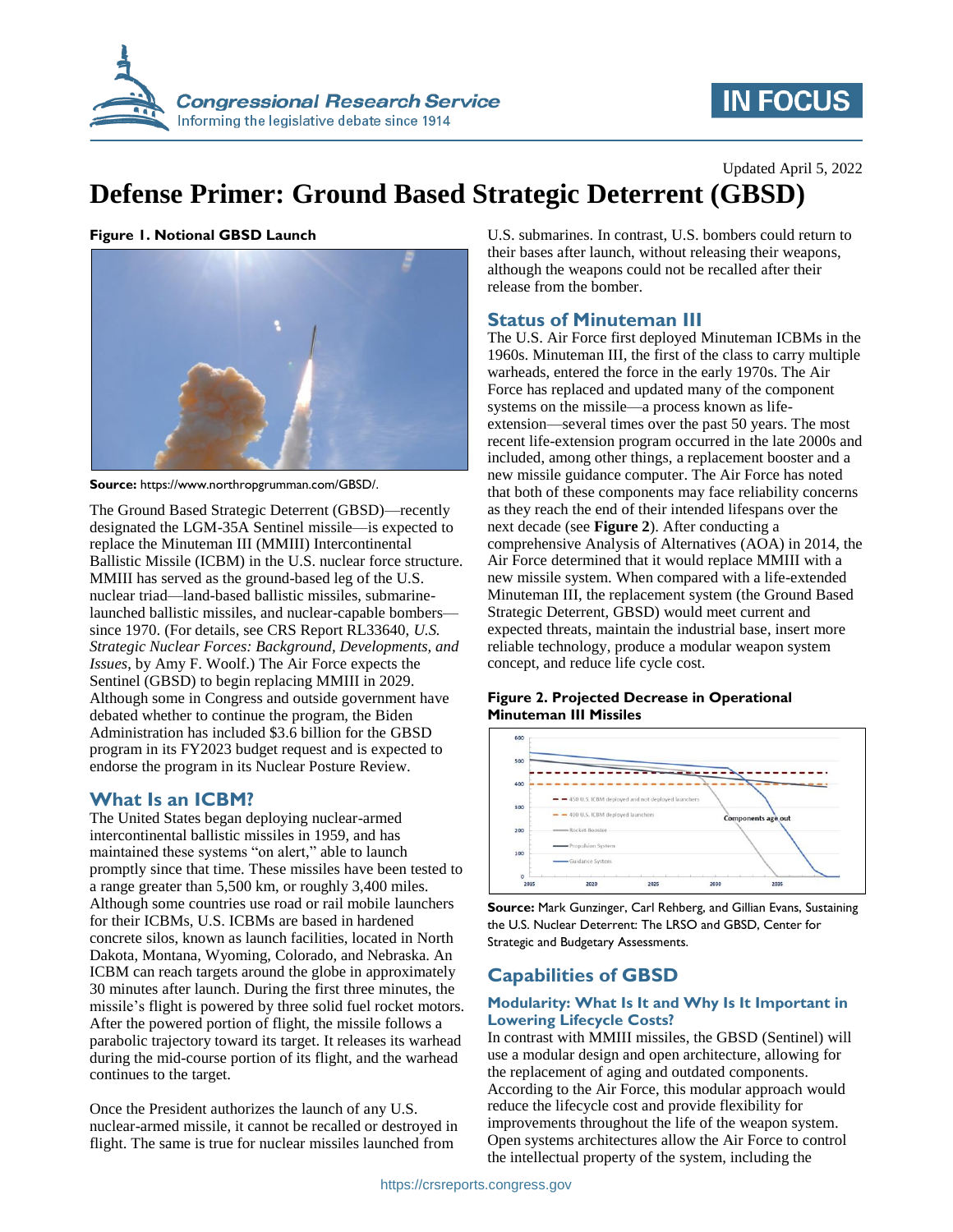system's source code. This allows multiple vendors, in addition to the contract winner Northrop Grumman, to compete for and complete future upgrades and improvements to the system. These types of upgrades might become important as technology evolves and could allow for improvements in the safety and reliability of the missile system. They could include better guidance systems or new types of countermeasures that might allow the missile to penetrate an adversary's ballistic missile defensive systems.

Consequently, modularity may provide benefits in the maintenance of a weapon system because it would allow the Air Force to modify and possibly improve the initial design of the missile by upgrading and replacing smaller systems, or modules, without redesigning the entire weapon system. This could potentially be a more cost-effective way to support the missile's intended 50-year life cycle than the life extension programs that replaced aging parts in the MMII. Also, the Air Force would not have to go back and pay the original vendor to open software to add the new piece into the system architecture in the future.

### **Improved Security**

The Air Force has noted that, with MMIII, most of the maintenance conducted on the warhead or the Missile Guidance Computer currently requires that the launcher closure door (the access door directly above the missile) be open. This introduces a security vulnerability by increasing the possibility of unauthorized observation or access. To counter this, during MMIII maintenance operations, the Air Force assigns additional Security Forces to the crew to help protect the warhead. With the modular design of GBSD (Sentinel), much of the maintenance can be conducted with the launcher closure door closed. The Air Force states that this would mitigate the security risks during maintenance compared to the current MMIII.

#### **Potential Manpower Savings**

The three current MMIII bases in the Air Force (Minot AFB, Malmstrom AFB, and FE Warren AFB) require greater numbers of security forces personnel compared with other units in the Air Force. The GSBD's modularity that enables most maintenance to be done with the launcher closure door closed might also allow for a reduction in the number of Security Forces personnel required at the bases. In addition to fewer required Security Forces, the Air Force expects the maintenance needs of a new weapon system to be greatly reduced. Finally, although the final layout of how the system will be set up has not been publicized, there are indications to suggest that fewer Launch Control Centers (LCCs) will be required. Current requirements have 15 LCCs at each of the three missile bases for a total of 45 LCCs. Each LCCs is manned continuously by two missile combat crew members. If fewer LCCs are needed in GBSD, it could lead to the need for fewer missile operators. It is premature to estimate the potential total manpower savings, but it may be reasonable to assume there will be some.

#### **Improved Throw Weight**

The MMIII engines use heavy steel casings to house the missile propellant. These casings add to the weight of the missile and affect its flight range and payload capabilities. Modern rocket boosters, like the Navy's D5 Submarine Launched Ballistic Missile, use composite material to save weight and increase potential payload. The boosters designed for the new missile will use a composite material, making GBSD (Sentinel) significantly lighter than the MMIII. Most notably, this will increase the missile's throw weight, which is a measure of the weight of the payload that the missile can deliver to a particular range. The Air Force asserts that the greater throw weight will allow the new missile to carry different payloads and give it more flexibility for future missions. Specifically, as adversaries develop ballistic missile defensive systems in the future, the increased throw weight could potentially allow the Air Force to develop countermeasures that would help the missile overcome the defenses.

The Air Force plans to deploy the GBSD (Sentinel) with one warhead per missile. However, with the greater throw weight available on the missile, the Air Force could, potentially, deploy it with two or three warheads in response to changes in the international security environment. Moreover, some argue that if the Air Force deployed multiple warheads on each missile, it might be able to meet targeting requirements with a smaller number of deployed missiles. Currently, the United States disperses single-warhead missiles across a large area of the upper Midwest, which both reduces the value of each individual missile and complicates an adversary's ability to attack the entire force. A smaller number of multiple warhead missiles could change this calculus but also might provide a less costly alternative for the ICBM force.

#### **Considerations for Congress**

Some Members of Congress have questioned the need to fund and deploy new ICBMs; some have suggested that the Air Force consider, again, whether it could life extend the Minuteman III instead. They, along with analysts outside government, have argued that a delay in GBSD (Sentinel) could ease financial pressures caused by the simultaneous recapitalization of U.S. land-based, sea-based, and airdelivered nuclear weapons. The Congressional Budget Office (CBO) has estimated that the three major programs—the GBSD, the Columbia Class submarines, and the B-1 bomber—could cost \$234 billion over the next decade. Some analysts outside government and some former defense officials have also suggested that the United States reduce or eliminate its ICBMs because their vulnerability to attack could make them destabilizing in a crisis. On the other hand, those who support the new missile program have noted that every Nuclear Posture Review conducted since the end of the Cold War has endorsed the nuclear triad, with President Obama's 2010 NPR stating that "retaining all three Triad legs will best maintain strategic stability at reasonable cost, while hedging against potential technical problems or vulnerabilities."

*Benji Johnson, former CRS U.S. Air Force Fellow, contributed to the research and writing of this In Focus.*

**Amy F. Woolf**, Specialist in Nuclear Weapons Policy